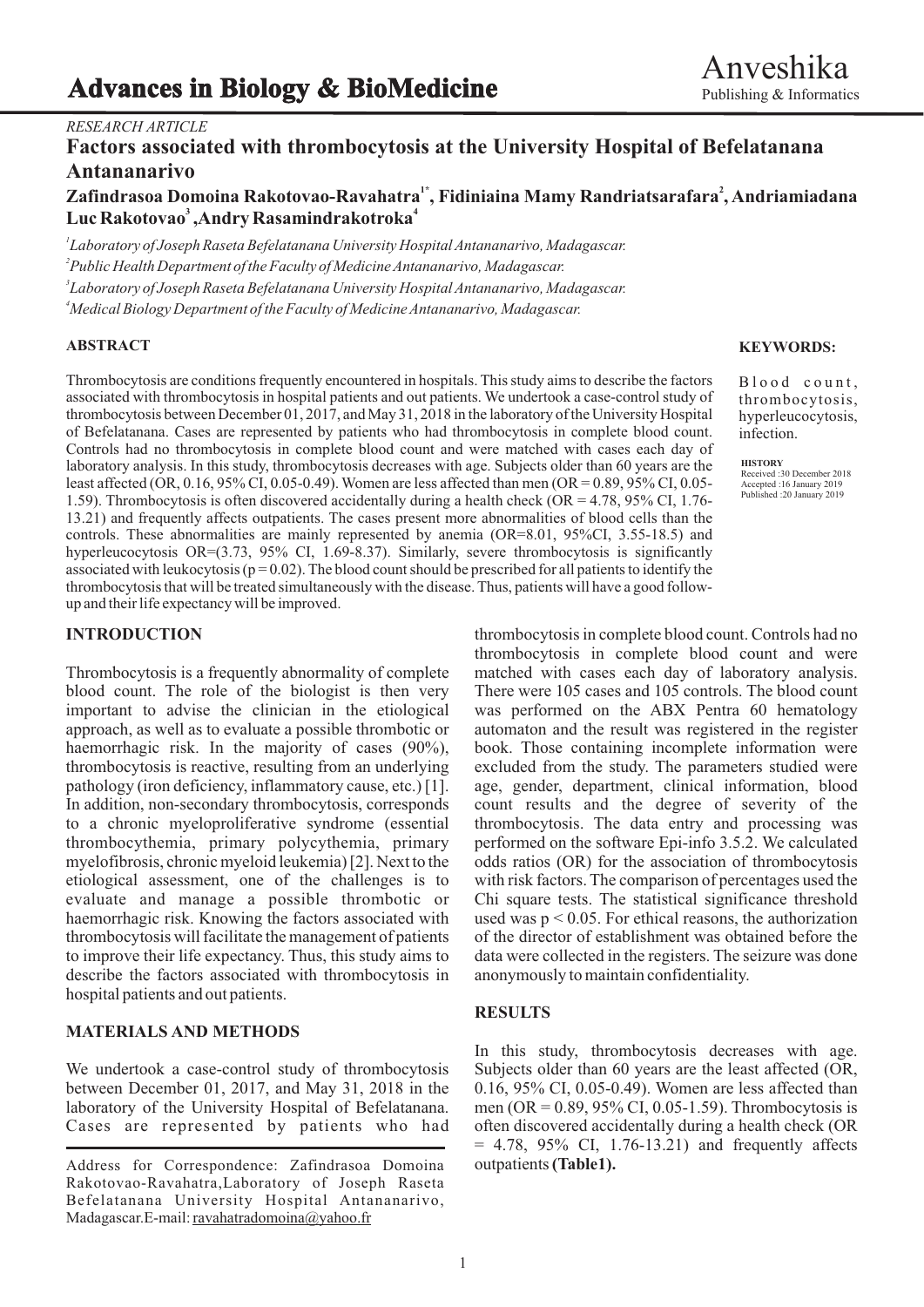| Patient's characteristic   | Cases $(n=105)$ Controls $(n=105)$ |                   |                 |               | Total           | <b>OR</b>      | 95% CI           |       |
|----------------------------|------------------------------------|-------------------|-----------------|---------------|-----------------|----------------|------------------|-------|
|                            | $\mathbf n$                        | $\frac{0}{0}$     | $\mathbf n$     | $\frac{0}{0}$ |                 |                |                  |       |
| Age (years)                |                                    |                   |                 |               |                 |                |                  |       |
| $=19$                      | $\overline{26}$                    | 24.8              | $\overline{7}$  | 6.7           | $\overline{33}$ | 1              |                  |       |
| $20 - 39$                  | 38                                 | 36.2              | 33              | 31.4          | 71              | 0.31           | 0.11             | 0.88  |
| $40 - 59$                  | 21.9<br>23                         |                   | 35              | 33.3          |                 | 0.18           | 0.06             | 0.52  |
| $=60$                      | 18                                 | 17.1<br>30        |                 | 28.6          | 48              | 0.16           | 0.05             | 0.49  |
| Gender                     |                                    |                   |                 |               |                 |                |                  |       |
| Male                       | 53                                 | 50.5              | 50              | 47.6          | 103             | $\mathbf{1}$   |                  |       |
| Female                     | $\overline{52}$                    | 49.5              | 55              | 52.4          | 107             | 0.89           | $\overline{0.5}$ | 1.59  |
| Clinical informations      |                                    |                   |                 |               |                 |                |                  |       |
| Other clinical information | 18                                 | 17.1              | 43              | 41.0          | 61              | $\overline{1}$ |                  |       |
| Health Check               | 22                                 | 21.0              | 11              | 10.5          | 33              | 4.78           | 1.76             | 13.21 |
| Cardiovascular diseases    | 11                                 | 10.5              | 15              | 14.3          | 26              | 1.75           | 0.61             | 5.05  |
| Dermatoses                 | 8                                  | 7.6               | 6               | 5.7           | 14              | 3.19           | 0.84             | 12.37 |
| Infection                  | 26                                 | $\overline{24.8}$ | 15              | 14.3          | 41              | 4.14           | 1.65             | 10.53 |
| Pneumopathy                | 20                                 | 19.0              | 15              | 14.3          | 35              | 3.19           | 1.23             | 8.34  |
| Departments                |                                    |                   |                 |               |                 |                |                  |       |
| Out-patients               | $\overline{22}$                    | 21.0              | $\overline{15}$ | 14.3          | 37              | $\overline{1}$ |                  |       |
| Medicine                   | 73                                 | 69.5              | 82              | 78.1          | 155             | 0.61           | 0.28             | 1.33  |
| Infectious diseases        | 10                                 | 9.5               | 8               | 7.6           | 18              | 0.85           | 0.24             | 3.08  |

|  |  |  |  |  | Table 1: Distribution of cases and controls according to patient characteristics. |  |
|--|--|--|--|--|-----------------------------------------------------------------------------------|--|
|  |  |  |  |  |                                                                                   |  |

The cases present more abnormalities of blood cells than the controls. These abnormalities are mainly represented by anemia (OR=8.01, 95%CI, 3.55-18.5) and hyperleucocytosis (OR=3.73, 95% CI, 1.69-8.37) (Table 2).

Table 2: Distribution of cases and controls according to the others associated anomalies in the complete blood count

| <b>Associated anomalies</b> | Cases<br>$(n=105)$ |               |                              | Controls $(n=105)$ | <b>Total</b> | <b>OR</b> | 95%CI |        |
|-----------------------------|--------------------|---------------|------------------------------|--------------------|--------------|-----------|-------|--------|
|                             | $\mathbf n$        | $\frac{0}{0}$ | $\frac{0}{0}$<br>$\mathbf n$ |                    |              |           |       |        |
| <b>Red blood cells</b>      |                    |               |                              |                    |              |           |       |        |
| Normal levels               | 54                 | 51.4          | 94                           | 89.5               | 148          | 1         |       |        |
| Anemia                      | 46                 | 43.8          | 10                           | 9.5                | 56           | 8.01      | 3.55  | 18.5   |
| Polycythemia                | 5                  | 4.8           | 1                            | 1.0                | 6            | 8.7       | 0.95  | 202.14 |
| White blood cells           |                    |               |                              |                    |              |           |       |        |
| Normal levels               | 60                 | 57.1          | 79                           | 75.2               | 139          | 1         |       |        |
| Leucopenia                  | 11                 | 10.5          | 14                           | 13.3               | 25           | 1.03      | 0.4   | 2.64   |
| Hyperleucocytosis           | 34                 | 32.4          | 12                           | 11.4               | 46           | 3.73      | 1.69  | 8.37   |

Similarly, severe thrombocytosis is significantly associated with leukocytosis ( $p = 0.02$ ). This result is depicts in table 3.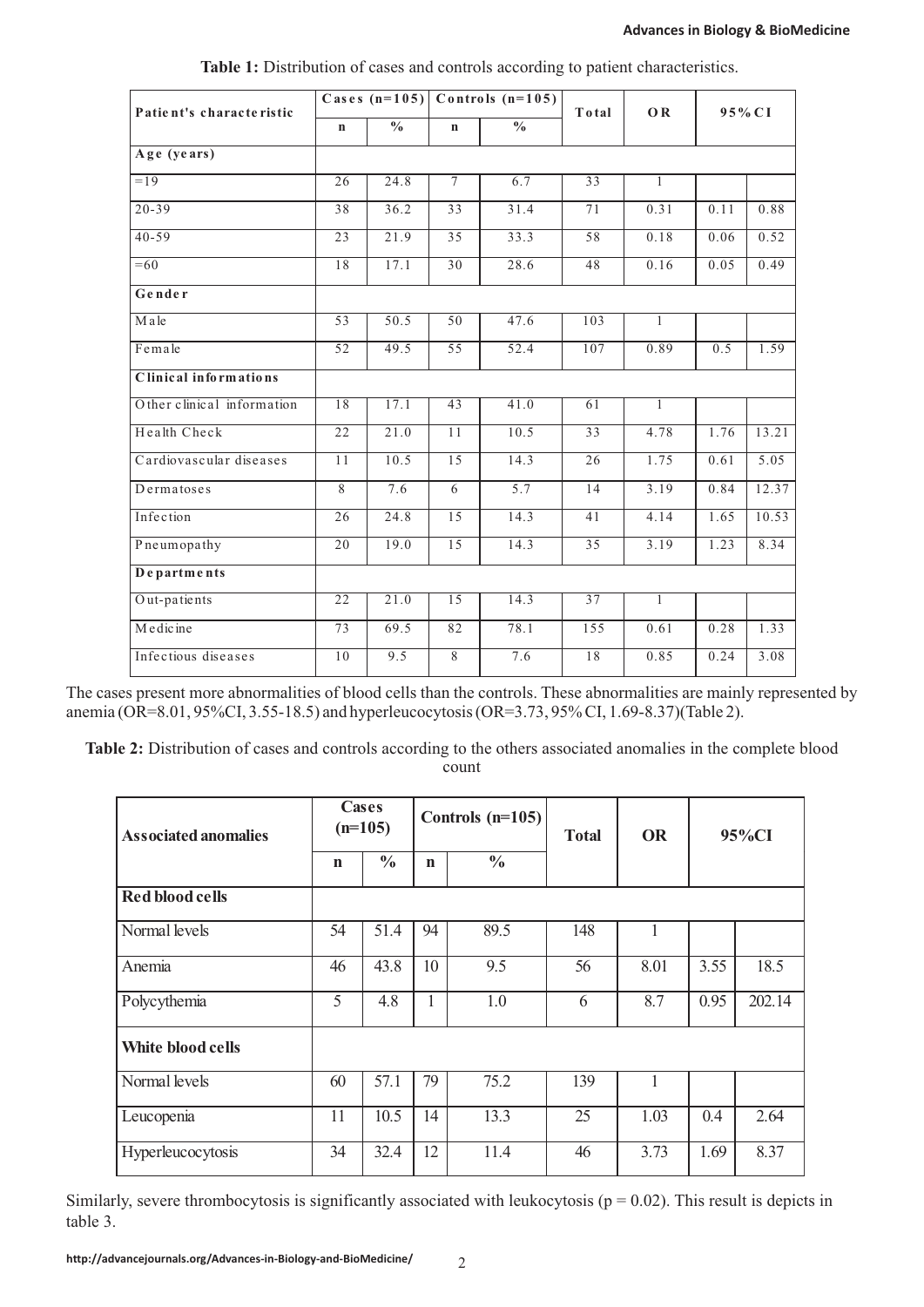|                             |                | Thrombocytosis  |             |               |              |              |
|-----------------------------|----------------|-----------------|-------------|---------------|--------------|--------------|
| <b>Associated anomalies</b> |                | Severe $(n=48)$ |             | Mild $(n=57)$ | <b>Total</b> | $\mathbf{p}$ |
|                             | $\mathbf n$    | $\frac{0}{0}$   | $\mathbf n$ | $\frac{0}{0}$ |              |              |
| Red blood cells             |                |                 |             |               |              |              |
| Normal levels               | 21             | 38.9            | 33          | 61.1          | 54           |              |
| Anemia                      | 23             | 50.0            | 23          | 50.0          | 46           | $0.15$ (NS)  |
| Polycythemia                | $\overline{4}$ | 80.0            |             | 20.0          | 5            |              |
| White blood cells           |                |                 |             |               |              |              |
| Low or normal levels        | 27             | 38.0            | 44          | 62.0          | 71           | 0.02         |
| Hyperleucocytosis           | 21             | 61.8            | 13          | 38.2          | 34           |              |

**Table 3:** Associated anomalies with the thrombocytosis in the complete blood count.

This study has shown that thrombocytosis decreases with is fortuitous discovery during a blood count [7]. The signs age. Indeed, thrombocytosis in our series are often of thrombocytosis appear only at the stage of age. Indeed, thrombocytosis in our series are often of thrombocytosis appear only at the stage of hereditary thrombocytosis affecting young subjects. complications. A patient in apparent good health may These hereditary thrombocytosis are due to a genetic have thrombocytosis. Thus, it is always necessary to alteration that can be transmitted to offspring. For these prescribe a blood count to a patient regardless of the inherited thrombocytosis, MPL genetic mutations lead to diseases that affect him. Even if there are no apparent primary thrombocytosis and THPO gene mutations result diseases, the blood count should always be prescribed in secondary thrombocytosis [3]. Familial during a checkup. Similarly, this study also showed that thrombocytosis was considered to be an autosomal patients in external consultation are more likely to have dominant condition with mutations leading to increased thrombocytosis compared to hospitalized patients. thrombopoietin gene function and increased Regarding other abnormalities of the blood count, cases thrombopoietin production. Recently, other genetic have more abnormalities than controls. Among these abnormalities have been described involving other abnormalities, polycythemia and hyperleucocytosis were mechanisms. Currently, the most common mechanism is the most frequent. Indeed, thrombocytosis is often the lack of transcription inhibition with excess messenger reactive in 90% of cases, following an underlying RNA activity. Cases of familial thrombocytosis without pathology (iron deficiency, inflammatory cause, elevation of thrombopoietin have also been reported [4]. infection …) [1]. Hence the frequent association of Similarly, some acquired thrombocytosis is also common thrombocytosis with hyperleucocytosis. The literature in young subjects such as essential thrombocythemia [4- confirms that leukocytes increase when the subject has an 5]. In the elderly, the literature shows that the infection or inflammatory reaction [8]. Similarly, anemia 5]. In the elderly, the literature shows that the complications of thrombocytosis are more common in is a common condition in a hospital setting. It is related to these subjects. For example, according to the authors, age the diet, the mode of life, in the physiological state of the significantly increases the risk of thrombosis which individual [9]. Much pathology may be responsible for increases from 1.7% patients / year before 40 years to the association of anemia with thrombocytosis, such as 6.3% patients / year between 40 and 60 years and 15.1% iron deficiency, which can lead to reactive patients / year after 60 years [3]. In brief, thrombocytosis is frequent in young people but the complications of this With regard to the severity of thrombocytosis,

different from that of other studies that show that it is situation is frequent in severe reactive thrombocytosis as mostly women who are affected by thrombocytosis [4]. in severe infections. Similarly, some authors have The predominance of men in our series is due to the toxic reported the case of severe thrombocytosis and The predominance of men in our series is due to the toxic habits of Malagasy men (tobacco, alcohol). These toxins hyperleukocytosis secondary to deep iron deficiency. are risk factors for thrombocytosis and thrombotic Thrombocytosis and hyperleukocytosis regressed very complications [6]. rapidly during martial supplementation [10].

**DISCUSSION** who have had a health check who are most affected by thrombocytosis. Indeed, the majority of thrombocytosis complications. A patient in apparent good health may

pathology are very serious in the elderly. leukocytosis is frequently associated with severe<br>Depending on the gender, the result of this study is thrombocytosis with a significant difference. This thrombocytosis with a significant difference. This

According to clinical information, it is mostly patients